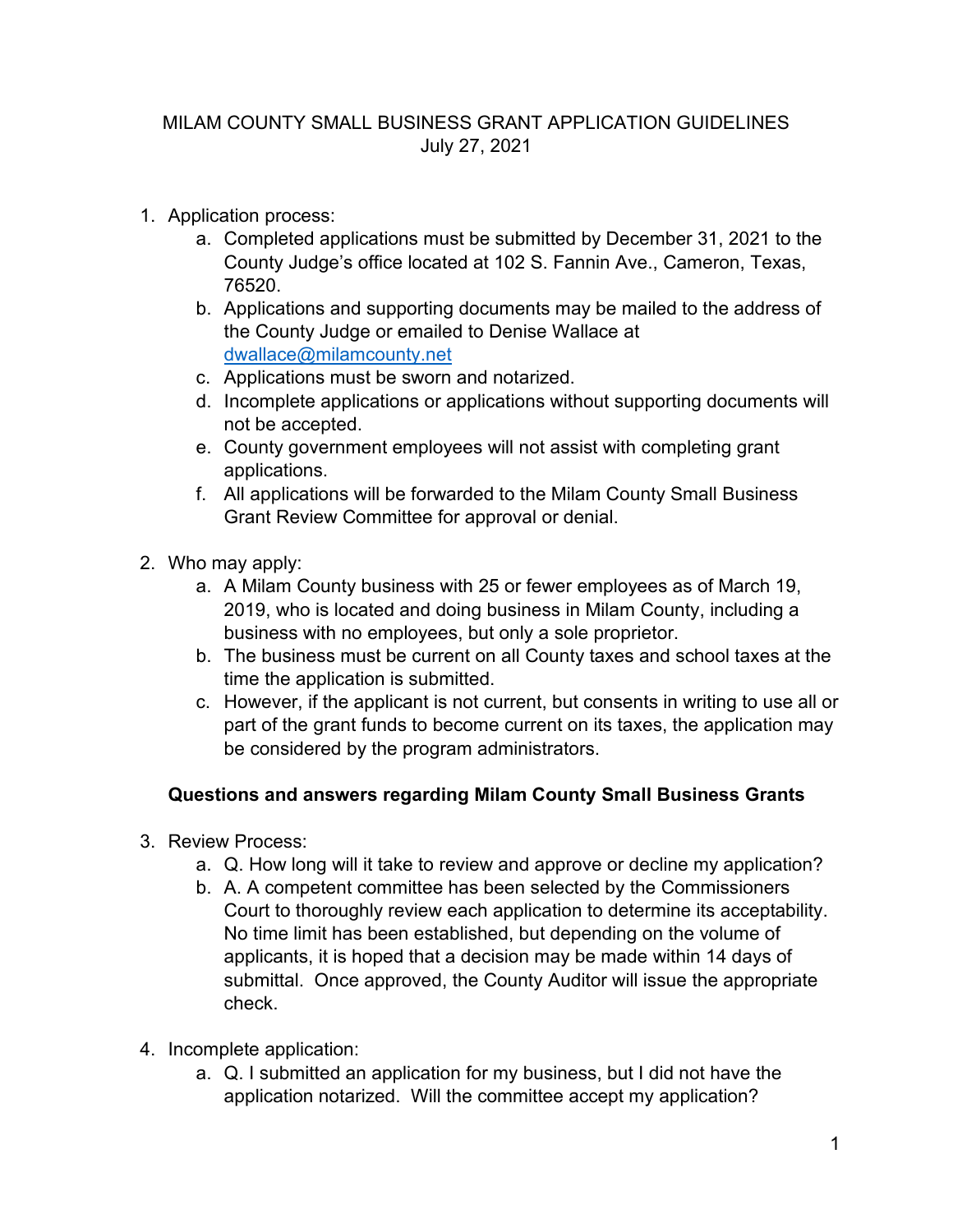- b. A. No. The grant rules specifically requires that an application be sworn to and notarized. The committee will not accept nor approve an incomplete application.
- 5. Application without supporting documents:
	- a. Q. I submitted a sworn application and my business did have a loss of revenue, but I did not submit supporting documents. Will my application be considered?
	- b. A. No. The burden of proof lies with the applicant to substantiate the required loss of revenue with reliable supporting documents.
- 6. Supporting documents:
	- a. Q. What types of documents are acceptable to the committee to support a loss of revenue?
	- b. A. Each application will be determined on its own merit and thus there are many different forms of supporting documents that the committee may, at its discretion consider, such as, but not limited to, tax returns, business ledgers and/or receipts.
- 7. Loss of revenue:
	- a. Q. My business had a verified loss of revenue of \$15,000.00. How much money may the business receive from the grant program?
	- b. A. The grant program provides for a maximum payment of \$10,000.00 to a small business with a verified loss of revenue, during the specified period. Therefore, the maximum payment to any single business will be \$10,000.00.
- 8. Loss of revenue:
	- a. Q. My business had a verified loss of revenue of \$5,000.00. How much money may the business receive from the grant program?
	- b. A. The grant program does not provide for a minimum loss, but is capped at \$10,000.00. Thus, in this instance, the payment pursuant to the program is \$5,000.00.
- 9. Small business location:
	- a. Q. Must the business be domiciled exclusively in Milam County?
	- b. A. No. The intent of the grant program is to help small businesses located in and doing business in Milam County. Therefore, the business must be located in and doing business in Milam County. However, it may do business outside the County as well and still be considered for the grant.
- 10.More than one small business: